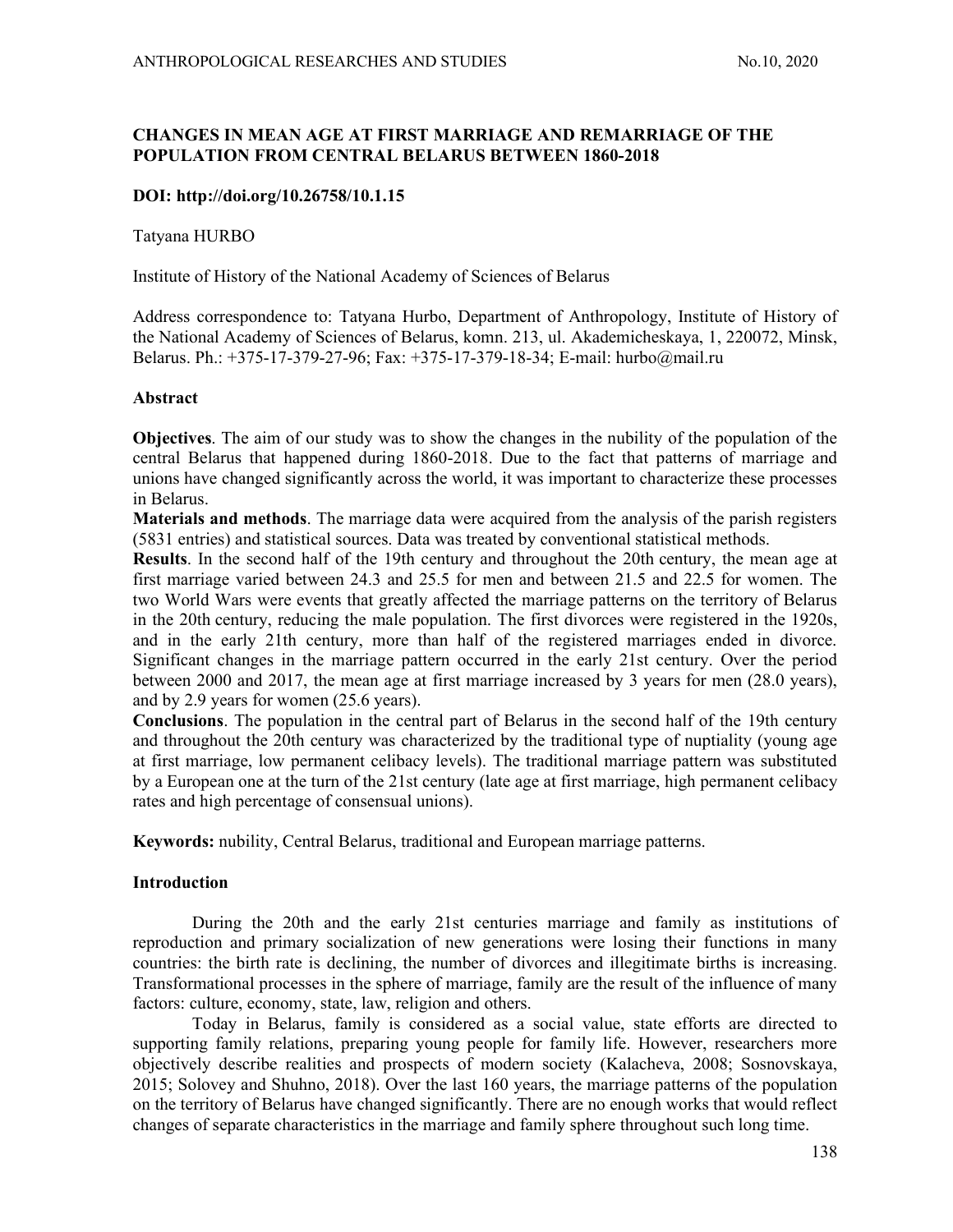In 2017-2019, with the support of the Belarusian Republican Foundation for Fundamental Research, Belarusian anthropologists and historical demographers implemented the project "Evolution of socio-demographic aspects of the Belarusian family (the second half of  $19th - the$ early 21st centuries)", which allowed to take the first steps in the analysis of long-term dynamics in the field of marriage and family relations.

The aim of our study was to show the changes in the nubility of the population of the central Belarus that happened during 1860-2018.

#### Material and methods

Analysis of data on the age at marriage of the population in the central part of Belarus, we conducted on the basis of information on the Minsk region. The territory of the Minsk region within its modern boundaries was determined only by 1960 and today includes 22 districts (figure 1). During the period of the Russian Empire (up to 1917) some territories of the modern Minsk region were a part of the Minsk, Mogilev and Vilnius provinces. In 1921, western Belarus (including the region studied) became part of the Second Polish-Lithuanian Commonwealth, the eastern part of the modern Minsk region then became part of the USSR.





The marriage data for the period between the 1860s and the 1930s were acquired from the analysis of the parish registers (5831 entries). Parish registers (metric books) on this region are kept in the National Historical Archives of Belarus in Minsk, the National Historical Archives of Belarus in Grodno and in the Lithuanian State Historical Archives, and are also partially accessible online (National Historical Archives of Belarus, etc.).

Metric books are the only mass sources containing data on births, marriages and deaths in the 19th – the early 20th centuries. In the interwar period (between World War I and World War II) in the Soviet territory due to the negative attitude to religion, as well as the gradual development of the state system for civil registration, metric records were actively replaced by public records. After the end of World War II in the territory of Minsk region marriages officially began to be registered only by the civil registry offices.

For the analysis of age at marriage from the 1860 to 1938, we took data on 13 Orthodox parishes of Vileyka and Sventyany districts of Vilnius province (now – Minsk region). 3 Orthodox parishes were located in cities (Vileyka, Maladzyechna),  $10 - in$  the nearby countryside. The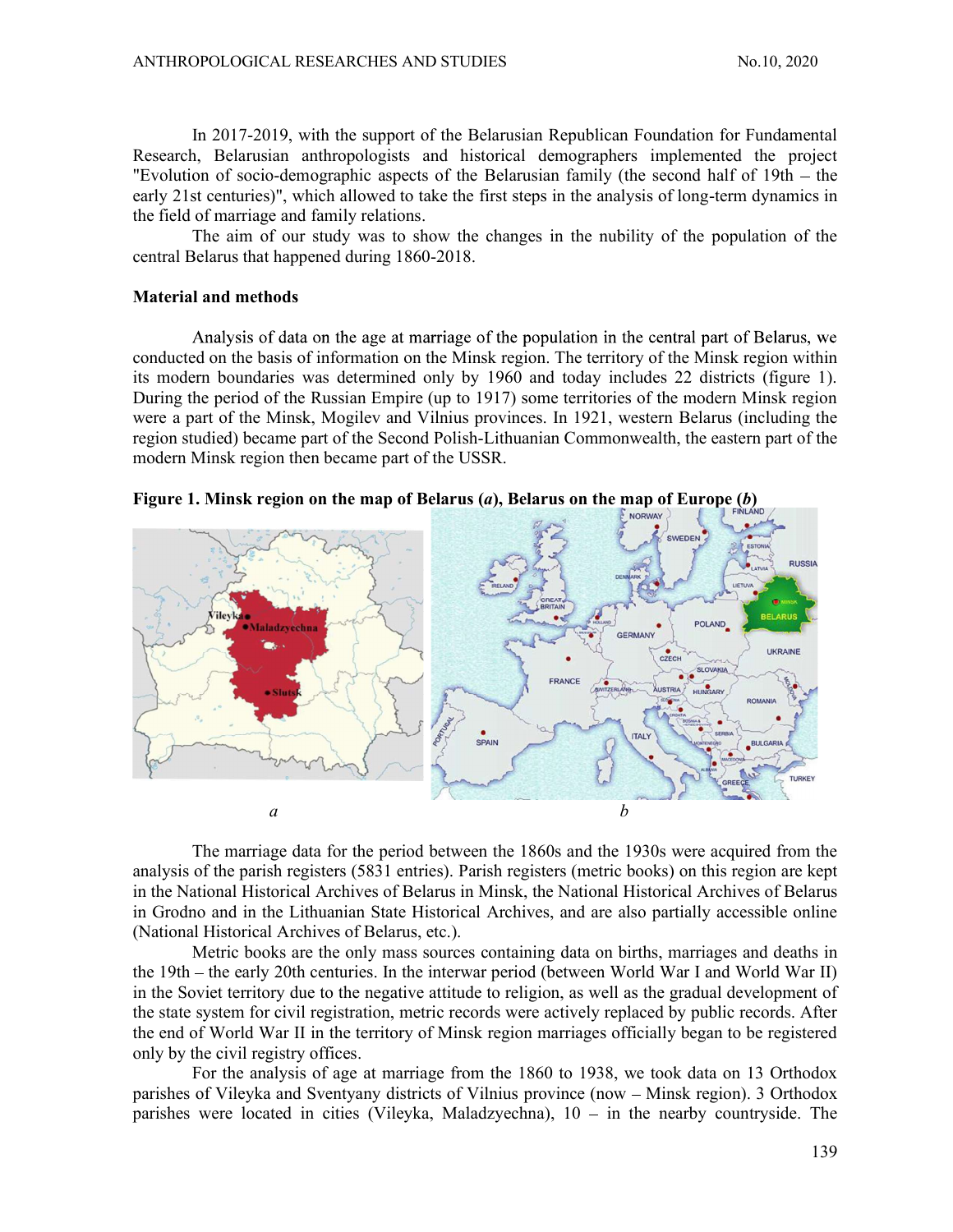population in the second half of the 19th and early 20th centuries in this area was predominantly rural: according to the 1897 census, the proportion of rural dwellers in the region was 86.5% (The first general census of the Russian Empire in 1897). Nationality was not specifically indicated in the metric books. Belarusians comprised the majority of the region's population (86.9% according to the 1897 census). Apart from marriages between Orthodox people, mixed marriages (Orthodox with Catholic or with Protestant) were also registered in churches of that time: the share of such marriages in the parishes studied varied from 0.7 to 14.4%. Data on marriages and divorces in Slutsk district for 1928 were also studied (State Archives of Minsk Region, 1928).

The marriage data between the second half of the 20th and the early 21st centuries were acquired from statistical sources and scientific articles (Statistical Yearbook of Minsk region, 2018; Demographic yearbook of the Republic of Belarus, 2018). Although the data for that period encompassed the representatives of all nationalities, Belarusians in the Minsk region made up the majority of the population. Their share in the total population varied during those years from 85.1 to 88.8% (Ethnic composition of the population of the Republic of Belarus, 2011). It is quite difficult to calculate the share of the Orthodox population in modern Belarus given that certain part of the population does not identify themselves with the members of any specific religious denomination after the period of active atheistic propaganda in times of the Soviet Union. The majority of believers in Minsk region consider themselves Orthodox.

We have considered the following periods:

1) 1860-1913 (before World War I) – this is the time when the territory of Belarus was part of the Russian Empire. This period was divided into 2 parts: 1860-1889 and 1890-1913;

2) 1914-1920 (wartime) – the time of World War I (1914-1918), the Civil war (1917-1922), and the Soviet-Polish war (1919-1921). We limited time interval to the year of 1920, since the military operations in the studied region ended in 1920, the following year of 1921 was the beginning of peacetime;

 $3)$  1921-1939 – interwar time, the territory of Minsk region was a part of the USSR and the Second Polish-Lithuanian Commonwealth;

4) 1945-1990 – the time of the USSR, the Belarusian Soviet Socialist Republic (BSSR) was one of the 15 republics of the Soviet Union;

5)  $1991-2019$  – time of independent Belarus.

The period of World War II was not included into the analysis; data on marriages at this time are not developed.

Basic descriptive statistics were computed. Chi-square test was used to evaluate differences between relative indicators. Between-period comparisons of mean age at marriage were performed separately for each gender using the Student's t-test. Significance of differences is determined by the p-value  $\leq 0.05$ .

### **Results**

1860-1913. In 1860-1889, the mean age at first marriage was 24.3 years for men and 21.5 years for women (Table 1). The majority of women  $(50.6\%)$  took marriage to 20 years,  $41.2\%$  – at the age of 21-25 years, i.e. 91.8% of women under 25 years were already married. Men most often formed a family in 21-25 years  $(47.2\%)$ , somewhat less – under the age of 20 years  $(22.2\%)$  and 26-30 years (21.7%) (Tables 2, 3).

In the second half of the 19th century divorces were extremely rare. For the period 1867- 1887 among the Orthodox population of the local Lithuanian diocese only 85 divorces were registered (4.7 per 10 thousand marriages), of which: for unknown absence  $-50$ , for adultery  $-19$ , for deprivation of all rights  $-15$  and for the inability to marital cohabitation  $-1$  (Bechasnov, 1893). Up to the late 1910s, both men and women remarried only after the death of their spouse, divorces were not common.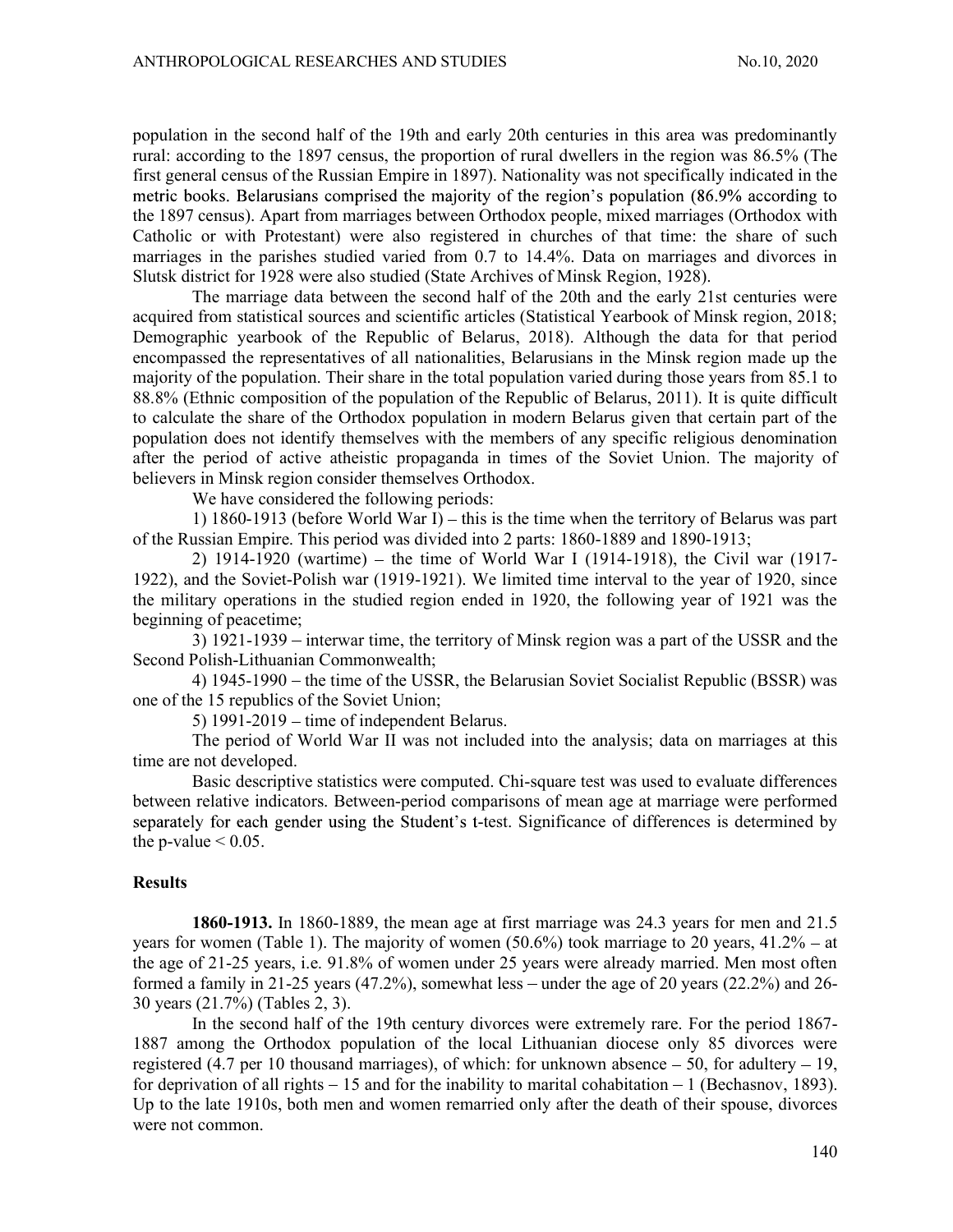In 1860–1889 in the Minsk region men remarried at the age of 41.7 years on average, women – at the age of 35.9 years. Women most actively entered into a second (or third) marriage after 40 years (28.2%), as well as at the age of  $26-30$  and  $31-35$  years (21.2% and 20.0%, respectively). Men were also more likely to remarry after 40 years (47.4% of all remarriages). Men remarried almost twice as often as women.

Mean age at first marriage in the early 20th century was for men 24.9 years, which is by half a year ( $p < 0.01$ ) more than in the second half of the 19th century, for women  $-22.3$  years, which is by 0.8 year higher ( $p < 0.001$ ).

In 1890–1913 in relation to 1860–1889 the proportion of men forming families at earlier ages declined: up to 20 years – from 22.2 to 13.4% (-8.8%, p <0.001), in 21–25 years – from 47.2 to 45.6 %  $(-1.6\%)$ . The percent of grooms aged 36–40 years also decreased from 3.3% to 0.7%  $(-1.6\%)$ . 2.6%,  $p \le 0.001$ ). At the same time, the proportion of marriages at 26–30 years was increased – from 21.7% to 34.5% (+12.8%, p <0.001) and at 31–35 years – from 4.5% to 5.3% (+0.8%).

As well as men, the share of women who married at earlier age fell: up to 20 years  $-$  from 50.6 to 46.3% (-4.3%,  $p < 0.05$ ), in 21–25 years – from 41.2 to 37.6% (-3.6%). At the same time, the percent of later marriages increased: in 26-30 years – from 5.6 to 10.7% (+5.1%,  $p < 0.001$ ), in 31-35 years – from 1.7 to 3.4%  $(+1.7\% , p < 0.01)$ .

Mean remarriage age in 1890–1913 was 40.1 years for men and 35.3 years for women. Men, as in the previous period, most often enter into a second (third) marriage after 40 years  $(45.4\%)$ , women had three such periods — after 40 years  $(24.0\%)$ , 31-35  $(23.0\%)$  and 26–30 years  $(22.0\%)$ .

1914-1920. During the 160-year period under consideration, military events in the central part of Belarus happened several times: in  $1914-1921$  – World War I (1914-1918), Civil war (1918-1919) and the Soviet-Polish war (1919-1921); in 1941-1944 – World War II. The two World Wars were the events that greatly affected the marriage patterns on the territory of Belarus in the 20th century, reducing the male population, and also increasing the migration activity of the population. We have considered the peculiarities of marriage during World War I.

On the Belarusian lands in 1914 martial law was imposed. According to different calculations, 800 900 thousand men were mobilized from the Belarusian provinces. In addition to mobilization, the Belarusian lands were affected by the refugee process. According to various sources, from 1 million 130 thousand to 2 million 290 thousand people left their permanent place of residence for the period of military actions (Volkava, 2018). Since 1915 in the territory of the region for two and a half years the Russian-German's front line stabilized (Smolyaninov, 2017). Most of the land of the current Minsk region was on the Russian side of the front. In the frontline zone a large number of men – soldiers, officers of the active army – appeared near local girls.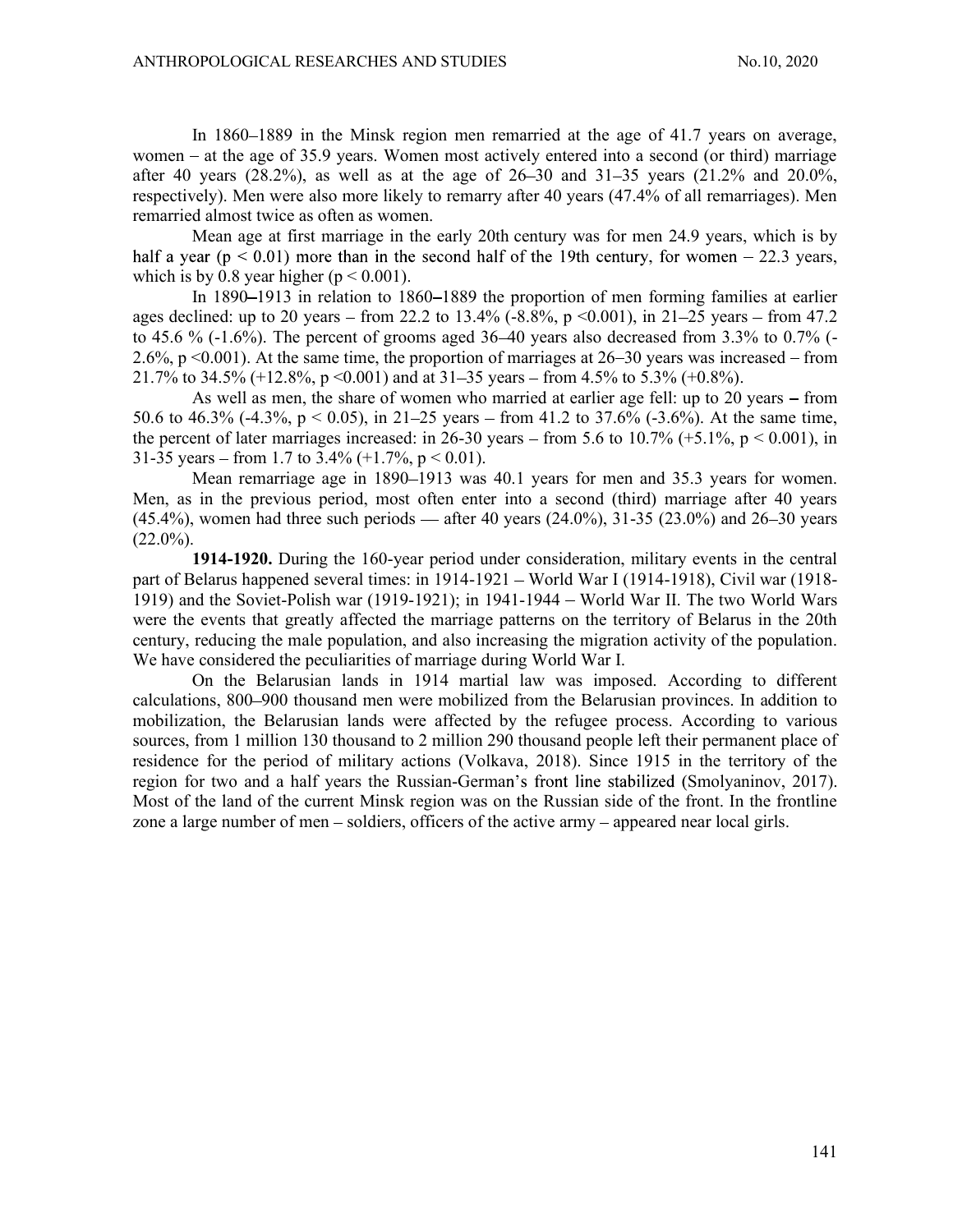| Marriage                   |      |                   |               | Men         |               |                                |        |      |               |                       | Women |                |                                |        |
|----------------------------|------|-------------------|---------------|-------------|---------------|--------------------------------|--------|------|---------------|-----------------------|-------|----------------|--------------------------------|--------|
|                            |      |                   | time periods  |             |               | differences of mean            |        |      | time periods  |                       |       |                | differences of mean            |        |
|                            |      |                   |               |             |               | values between time<br>periods |        |      |               |                       |       |                | values between time<br>periods |        |
|                            |      | $\mathbf{\Omega}$ | $\sim$        | 4           | $1-2$         | $2-3$                          | $3-4$  |      | $\sim$        | $\tilde{\phantom{a}}$ | 4     | $\overline{1}$ | $2-3$                          | $3-4$  |
| $\mathsf{z}$<br>First      | 949  | 1464              | 973           | 1425        | $+0.6$        | $-0.6$<br>***                  | $-0.2$ | 1078 | 1674          | 1065                  | 1488  | $+0.8$         | $-0.4$                         | $-0.4$ |
| $\geq$                     | 24.3 | 24.9              | 25.5          | 25.3        | $\frac{*}{*}$ |                                |        | 21.5 | 22.3          | 21.9                  | 21.5  | $***$          |                                | $*$    |
| $\infty$                   | 4.9  | 4.0               | $\frac{1}{4}$ | 4.2         |               |                                |        | 3.6  | $\frac{4}{6}$ | $\frac{4}{1}$         | 3.6   |                |                                |        |
| $\mathsf{Z}$<br>Remarriage | 302  | 306               | 189           | 184         | $-1.6$        | $-0.2$                         | $-1.8$ | 170  | 100           | 92                    | 119   | $-0.6$         | $-1.9$                         | $-1.3$ |
| $\mathbf{\Sigma}$          | 41.7 | 40.1              | 39.9          | <u>38.1</u> |               |                                |        | 35.9 | 35.3          | 33.4                  | 32.1  |                |                                |        |
| $\boldsymbol{\omega}$      |      | 9.5<br>10.5       | 9.8           | 10.1        |               |                                |        | 9.0  | 8.3           | 8.3                   | 8.2   |                |                                |        |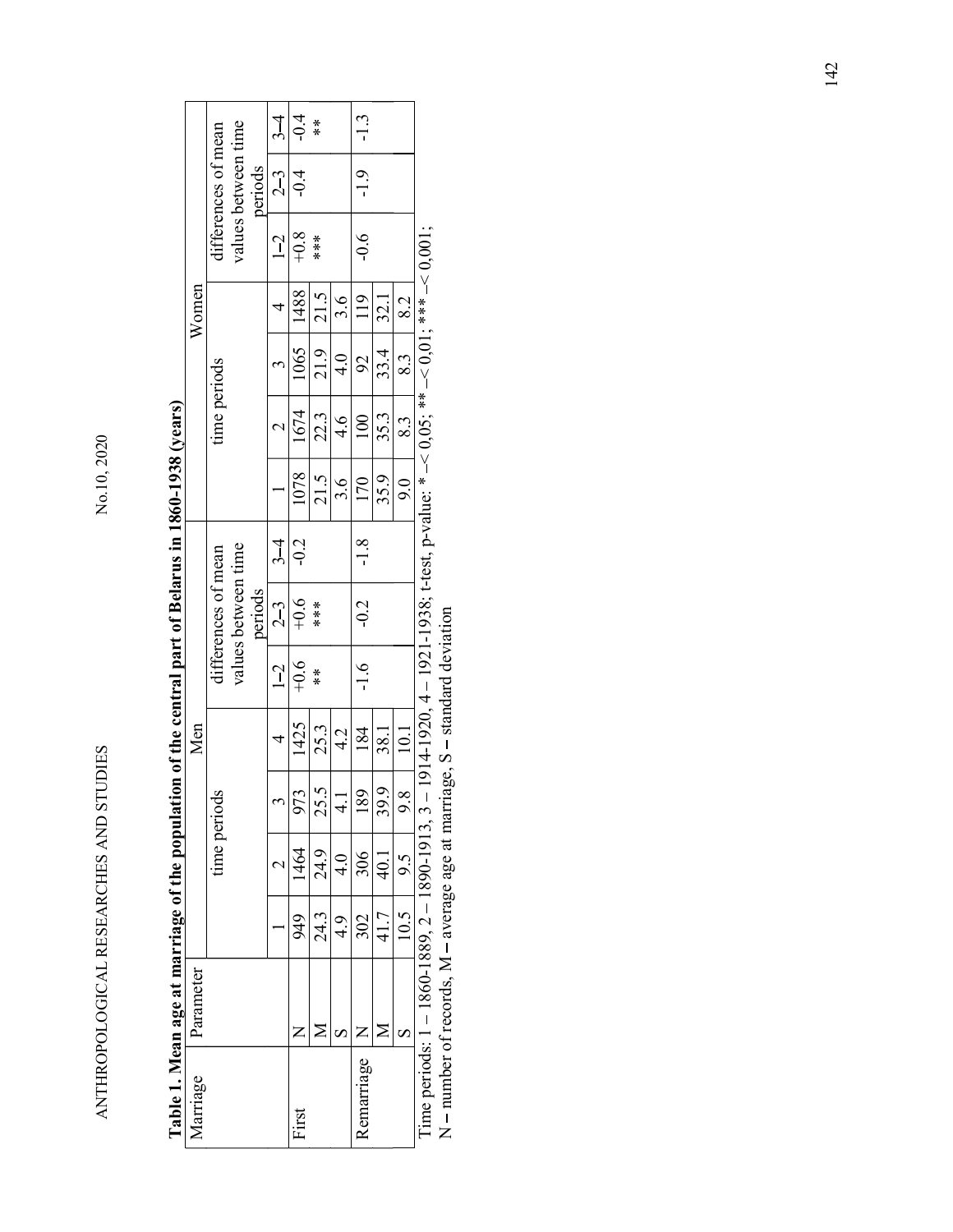| י<br>ו<br>ו     |
|-----------------|
|                 |
| <br> <br>       |
|                 |
|                 |
| l   <br> <br>   |
|                 |
| - 1<br>- 1<br>1 |
| ト・ストス へいへい      |
|                 |
|                 |
|                 |

|                                                                 | tterences between time periods         |                |  |
|-----------------------------------------------------------------|----------------------------------------|----------------|--|
|                                                                 |                                        | $\mathbf$<br>Ï |  |
|                                                                 | המאומר מממות הדורד <del>ו</del>        |                |  |
|                                                                 | $\frac{2}{3}$                          | I              |  |
|                                                                 |                                        |                |  |
|                                                                 |                                        |                |  |
|                                                                 | $\sim$ 0.00 100 100 1<br>$0.551 - 125$ |                |  |
|                                                                 |                                        |                |  |
| t age intervals for men of the central part of Belarus in 1860– |                                        |                |  |
| es at different                                                 | $\frac{1}{2}$<br>י<br>ו                |                |  |
|                                                                 | $\overline{V}$<br>$\ddot{\phantom{0}}$ | ś<br>¢         |  |
|                                                                 |                                        |                |  |
|                                                                 |                                        |                |  |
|                                                                 |                                        |                |  |
|                                                                 |                                        |                |  |

| 31.58<br>45.30<br>23.01<br>0.63<br>0.16<br>0.38<br>0.18<br>2.73<br>0.77<br>0.41<br>$\cancel{2}$<br>$\mathbf I$<br>$1-2$<br>$+12.8***$<br>$-8.8***$<br>$-2.6***$<br>$+0.8$<br>$+0.6$<br>$+1.8$<br>$+1.4$<br>$-1.6$<br>$-0.6$<br>$-1.8$<br>0.0<br>ರ<br>100.0<br>10.0<br>31.9<br>20.7<br>49.3<br>19.0<br>20.7<br>$-1938(4)$<br>0.0<br>5.9<br>1.8<br>6.3<br>0.7<br>$\%$<br>First marriage<br>Remarriage<br>1425<br>$\overline{1921}$<br>703<br>455<br>142<br>$\overline{10}$<br>38<br>38<br>$\mathcal{S}$<br>25<br>35<br>$\circ$<br>$\Box$<br>$\mathsf{z}$<br>100.0<br>19.6<br>17.5<br>$4 - 1920(3)$<br>16.9<br>37.7<br>5.6<br>0.5<br>0.0<br>1.6<br>9.8<br>$\frac{1}{4}$<br>2.3<br>$\%$<br>429<br>973<br>367<br>$\mathsf{z}$<br>95<br>$\frac{55}{22}$<br>$\sim$<br>57<br>32<br>33<br>$\circ$<br>$\mathfrak{S}$<br>$\overline{191}$<br>100.0<br>45.6<br>34.5<br>13.4<br>20.9<br>15.7<br>$\odot$<br>0.0<br>3.9<br>5.3<br>0.5<br>14.1<br>0.7<br>$\%$<br>1890-1913<br>1464<br>667<br>505<br>197<br>48<br>$\mathcal{Z}$<br>78<br>$\overline{10}$<br>$\overline{2}$<br>43<br>$\succ$<br>$\overline{C}$<br>$\circ$<br>100.0<br>13.9<br>47.2<br>21.7<br>15.9<br>19.5<br>22.2<br>0.0<br>$3.\overline{3}$<br>4.5<br>3.3<br>$\%$<br>1860–1889 (1<br>$\Xi$<br>448<br>206<br>949<br>211<br>$\overline{10}$<br>43<br>$\overline{10}$<br>42<br>48<br>59<br>$\overline{31}$<br>$\circ$<br>$\succ$<br>Years | Differences between time periods<br>7.56<br>0.51<br>$\beta$<br>23<br>$-3.6**$<br>$-1.5$<br>ರ | $\cancel{c}$<br>$\frac{3}{4}$<br>ರ |
|----------------------------------------------------------------------------------------------------------------------------------------------------------------------------------------------------------------------------------------------------------------------------------------------------------------------------------------------------------------------------------------------------------------------------------------------------------------------------------------------------------------------------------------------------------------------------------------------------------------------------------------------------------------------------------------------------------------------------------------------------------------------------------------------------------------------------------------------------------------------------------------------------------------------------------------------------------------------------------------------------------------------------------------------------------------------------------------------------------------------------------------------------------------------------------------------------------------------------------------------------------------------------------------------------------------------------------------------------------------------------------------|----------------------------------------------------------------------------------------------|------------------------------------|
|                                                                                                                                                                                                                                                                                                                                                                                                                                                                                                                                                                                                                                                                                                                                                                                                                                                                                                                                                                                                                                                                                                                                                                                                                                                                                                                                                                                        |                                                                                              |                                    |
|                                                                                                                                                                                                                                                                                                                                                                                                                                                                                                                                                                                                                                                                                                                                                                                                                                                                                                                                                                                                                                                                                                                                                                                                                                                                                                                                                                                        |                                                                                              |                                    |
|                                                                                                                                                                                                                                                                                                                                                                                                                                                                                                                                                                                                                                                                                                                                                                                                                                                                                                                                                                                                                                                                                                                                                                                                                                                                                                                                                                                        |                                                                                              |                                    |
| $21 - 25$<br>$36 - 40$<br>$26 - 30$<br>$31 - 35$                                                                                                                                                                                                                                                                                                                                                                                                                                                                                                                                                                                                                                                                                                                                                                                                                                                                                                                                                                                                                                                                                                                                                                                                                                                                                                                                       |                                                                                              |                                    |
|                                                                                                                                                                                                                                                                                                                                                                                                                                                                                                                                                                                                                                                                                                                                                                                                                                                                                                                                                                                                                                                                                                                                                                                                                                                                                                                                                                                        |                                                                                              | 0.03<br>$+0.2$                     |
|                                                                                                                                                                                                                                                                                                                                                                                                                                                                                                                                                                                                                                                                                                                                                                                                                                                                                                                                                                                                                                                                                                                                                                                                                                                                                                                                                                                        |                                                                                              | 6.38<br>$+5.2*$                    |
|                                                                                                                                                                                                                                                                                                                                                                                                                                                                                                                                                                                                                                                                                                                                                                                                                                                                                                                                                                                                                                                                                                                                                                                                                                                                                                                                                                                        | 2.64<br>$+3.2$                                                                               | 8.60<br>$-5.9**$                   |
|                                                                                                                                                                                                                                                                                                                                                                                                                                                                                                                                                                                                                                                                                                                                                                                                                                                                                                                                                                                                                                                                                                                                                                                                                                                                                                                                                                                        | 0.12<br>$+0.3$                                                                               | 0.45<br>$+0.7$                     |
|                                                                                                                                                                                                                                                                                                                                                                                                                                                                                                                                                                                                                                                                                                                                                                                                                                                                                                                                                                                                                                                                                                                                                                                                                                                                                                                                                                                        | 11.23<br>$+1.6***$                                                                           | 0.77<br>$-0.5$                     |
|                                                                                                                                                                                                                                                                                                                                                                                                                                                                                                                                                                                                                                                                                                                                                                                                                                                                                                                                                                                                                                                                                                                                                                                                                                                                                                                                                                                        | 0.02<br>0.0                                                                                  | 0.33<br>$+0.2$                     |
| $21 - 25$<br>$26 - 30$<br>$31 - 35$<br>$36 - 40$                                                                                                                                                                                                                                                                                                                                                                                                                                                                                                                                                                                                                                                                                                                                                                                                                                                                                                                                                                                                                                                                                                                                                                                                                                                                                                                                       |                                                                                              |                                    |
|                                                                                                                                                                                                                                                                                                                                                                                                                                                                                                                                                                                                                                                                                                                                                                                                                                                                                                                                                                                                                                                                                                                                                                                                                                                                                                                                                                                        |                                                                                              |                                    |
|                                                                                                                                                                                                                                                                                                                                                                                                                                                                                                                                                                                                                                                                                                                                                                                                                                                                                                                                                                                                                                                                                                                                                                                                                                                                                                                                                                                        | Ţ<br>0.0                                                                                     | $\mathbf{I}$<br>0.0                |
|                                                                                                                                                                                                                                                                                                                                                                                                                                                                                                                                                                                                                                                                                                                                                                                                                                                                                                                                                                                                                                                                                                                                                                                                                                                                                                                                                                                        | 2.17<br>$-2.3$                                                                               | 4.98<br>$+4.3*$                    |
|                                                                                                                                                                                                                                                                                                                                                                                                                                                                                                                                                                                                                                                                                                                                                                                                                                                                                                                                                                                                                                                                                                                                                                                                                                                                                                                                                                                        | 1.24<br>$+3.9$                                                                               | 0.07<br>$\frac{1}{1}$              |
|                                                                                                                                                                                                                                                                                                                                                                                                                                                                                                                                                                                                                                                                                                                                                                                                                                                                                                                                                                                                                                                                                                                                                                                                                                                                                                                                                                                        | 0.75<br>$+2.8$                                                                               | 0.28<br>$-2.1$                     |
|                                                                                                                                                                                                                                                                                                                                                                                                                                                                                                                                                                                                                                                                                                                                                                                                                                                                                                                                                                                                                                                                                                                                                                                                                                                                                                                                                                                        | 0.89<br>$-3.4$                                                                               | 0.62<br>$+3.2$                     |
| 0.23<br>$-1.9$<br>33.7<br>$\mathcal{O}$<br>44.4<br>84<br>45.4<br>139<br>47.4<br>143                                                                                                                                                                                                                                                                                                                                                                                                                                                                                                                                                                                                                                                                                                                                                                                                                                                                                                                                                                                                                                                                                                                                                                                                                                                                                                    | 0.05<br>$-1.0$                                                                               | 4.52<br>$-10.7*$                   |
| 100.0<br>184<br>100.0<br>189<br>In tables 2-3 d – differences, %; p-value: * $-$ < 0,05; **<br>100.0<br>306<br>100.0<br>302                                                                                                                                                                                                                                                                                                                                                                                                                                                                                                                                                                                                                                                                                                                                                                                                                                                                                                                                                                                                                                                                                                                                                                                                                                                            |                                                                                              |                                    |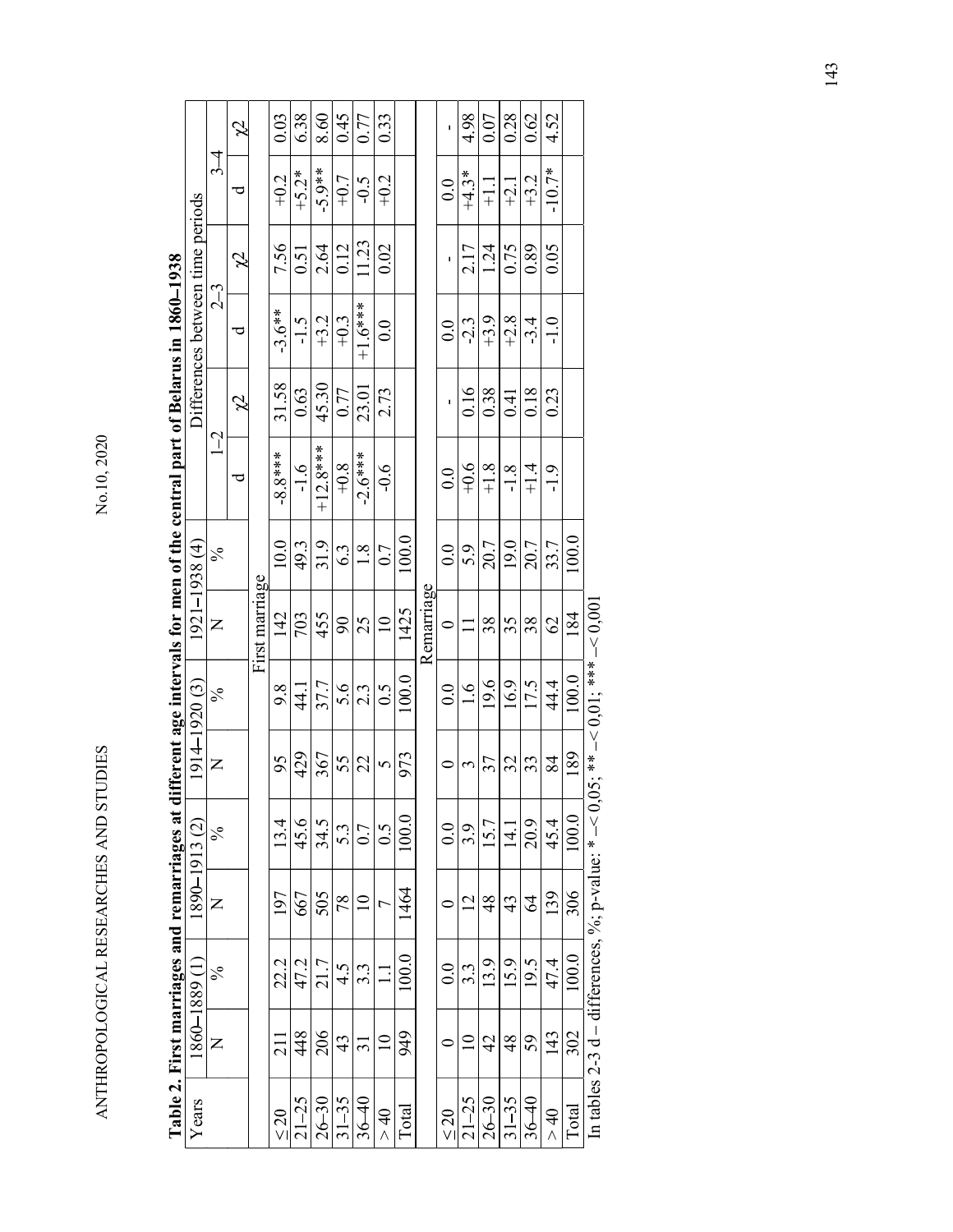| ׇ֘֝֬֝           |
|-----------------|
|                 |
|                 |
| くーーーー           |
| í               |
| - 1<br>1<br>1   |
|                 |
| ・・・ ていてん しんりんしゃ |
|                 |
|                 |
|                 |
|                 |
|                 |

|                                                                                                         | ļ<br>a namori                 | j                        |
|---------------------------------------------------------------------------------------------------------|-------------------------------|--------------------------|
| $\sum_{i=1}^{n}$<br>$\vec{a}$<br>arus I                                                                 | Philadels content this b<br>T | $\epsilon$<br>$\epsilon$ |
| for women of the central part of Bela                                                                   | $\frac{c}{c}$                 |                          |
|                                                                                                         |                               |                          |
|                                                                                                         | 10.21<br>$55 - 15$<br>1/7     |                          |
| s at different age intervals fo                                                                         | $\sim$                        |                          |
|                                                                                                         | $2514 + 192013$               |                          |
|                                                                                                         | $\frac{1}{2}$<br>Ś            | $\leq$                   |
|                                                                                                         | .<br>.<br>.<br>.<br>.         |                          |
| こくしゃ こうさく                                                                                               |                               |                          |
| in mark<br>֧֖֖֖֧֧ׅ֧ׅ֧֧֧֧֧ׅ֧֧֧֧֧֧֧֧֧֧֧֧֧֚֚֚֚֚֚֚֚֚֚֚֚֚֚֚֝֝֝֝֓֝֬֜֓֓֝֬֝֬֝֓֝֬֝֬֜֓֓֝֬֝֬֝֬֝֬֝֬֝֬֝֬֝֬֝֬֝֬֝֬֝֬֝֬ | TASA TON C                    |                          |
| ī                                                                                                       | $\sim$<br>م<br>م              |                          |

|                                                                                                                           |                                  |                 | $\cancel{c}$ |                | 3.30      | 0.03      | 2.27      | 7.24      | 0.84             | 0.00           |       |            | 0.07              | 0.20                        | 5.78      | 0.08            | 64.0             | 2.56            |                  |
|---------------------------------------------------------------------------------------------------------------------------|----------------------------------|-----------------|--------------|----------------|-----------|-----------|-----------|-----------|------------------|----------------|-------|------------|-------------------|-----------------------------|-----------|-----------------|------------------|-----------------|------------------|
|                                                                                                                           |                                  | $\frac{3}{4}$   | ರ            |                | $+3.6$    | $-0.3$    | $-1.7$    | $-1.3**$  | $-0.3$           | 0.0            |       |            | $-0.5$            | $-2.3$                      | $+15.9*$  | $-1.4$          | $-3.2$           | $-8.5$          |                  |
|                                                                                                                           |                                  |                 | $\cancel{c}$ |                | 0.06      | 3.34      | 0.94      | 2.51      | 1.90             | 0.65           |       |            | 2.20              | 1.12                        | 0.44      | 2.70            | 2.59             | 1.79            |                  |
|                                                                                                                           | Differences between time periods | $2\overline{3}$ | ರ            |                | $-0.5$    | $+3.5$    | $-1.2$    | $-1.1$    | $-0.5$           | $-0.2$         |       |            | $+2.2$            | $+5.4$                      | $-4.1$    | $-5.6$          | $-4.9$           | $-1.2$          |                  |
|                                                                                                                           |                                  |                 | $\Im$        |                | 4.98      | 3.48      | 21.31     | 7.45      | 6.23             | 0.26           |       |            | 1.19              | 0.01                        | 0.03      | 0.34            | 0.16             | 0.58            |                  |
|                                                                                                                           |                                  | $1-2$           | ರ            |                | $-4.3*$   | $-3.6$    | $+5.1***$ | $+1.7**$  | $+0.9*$          | $+0.2$         |       |            | $-1.2$            | $-0.3$                      | $+0.8$    | $+3.0$          | $+1.9$           | $-4.2$          |                  |
|                                                                                                                           | $(4)$ 8561-                      | $\%$            |              |                | 49.4      | 40.8      | 7.8       | 1.0       | 6.5              | 0.5            | 100.0 |            | $1.7\,$           | 15.1                        | 42.0      | 16.0            | 10.9             | 14.3            | 100.0            |
|                                                                                                                           | 1921                             | $\succ$         |              | First marriage | 736       | 607       | 116       | 15        | $\overline{ }$   | $\overline{ }$ | 1488  | Remarriage | $\sim$            | 18                          | 50        | $\overline{19}$ | 13               | 17              | 119              |
|                                                                                                                           |                                  | $\%$            |              |                | 45.8      | 41.1      | 9.5       | 2.3       | $0.\overline{8}$ | 0.5            | 100.0 |            | 2.2               | 17.4                        | 26.1      | 17.4            | $\frac{14.1}{1}$ | 22.8            | 100.0            |
|                                                                                                                           | $1914 - 1920$ (3)                | $\overline{z}$  |              |                | 488       | 438       | $101\,$   |           | $\frac{25}{8}$   |                | 1065  |            | $\sim$            | $\mathcal{S}_{\mathcal{A}}$ | 24        | $\mathbf{e}$    |                  | $\frac{13}{21}$ |                  |
|                                                                                                                           | $\overline{\omega}$              | $\frac{5}{6}$   |              |                | 46.3      | 37.6      | 10.7      | 3.4       | 1.3              | 0.7            | 100.0 |            | 0.0               | 12.0                        | 22.0      | 23.0            | 19.0             | 24.0            | 100.0            |
|                                                                                                                           | 1890-1913                        | $\succ$         |              |                | 775       | 630       | 178       | 57        | 22               | $\overline{2}$ | 1674  |            | $\circ$           | 12                          | 22        | 23              | 19               | $\overline{24}$ | $\overline{100}$ |
| Table 3. First marriages and remarriages at different age intervals for women of the central part of Belarus in 1860–1938 |                                  | $\frac{6}{6}$   |              |                | 50.6      | 41.2      | 5.6       | 1.7       | 0.4              | 0.5            | 100.0 |            | 1.2               | 12.3                        | 21.2      | 20.0            | 17.1             | 28.2            | 100.0            |
|                                                                                                                           | 1860-1889 (1                     | $\mathsf{z}$    |              |                | 546       | 444       | 60        | 18        | 4                | $\circ$        | 1078  |            | $\mathbf{\Omega}$ | $\overline{c}$              | 36        | 34              | 29               | 48              | 170              |
|                                                                                                                           | Years                            |                 |              |                | $\leq 20$ | $21 - 25$ | $26 - 30$ | $31 - 35$ | $36 - 40$        | $0+$           | Total |            | $\leq 20$         | $21 - 25$                   | $26 - 30$ | $31 - 35$       | $36 - 40$        | $\geqslant 40$  | Total            |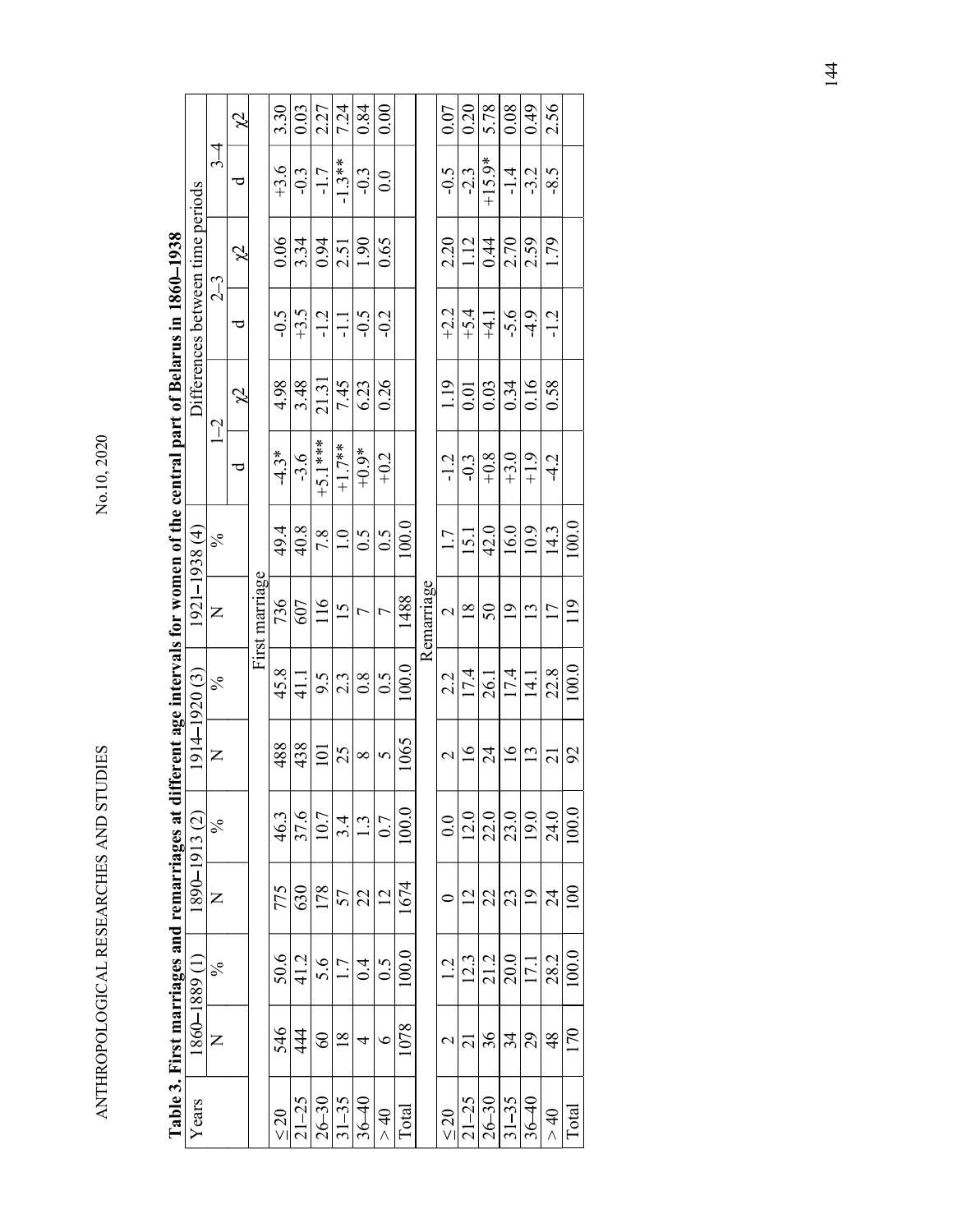If in 1914-1915 only local people took marriage, then in the next three years of World War I (1916–1918) local girls actively married soldiers and officers of the field force from different regions of the Russian Empire (54.7% of the registered marriages).

The average age at first marriage in war period compared with the previous one for men increased by 0.6 years ( $p \le 0.001$ ) and amounted to 25.5 years, while for women, on the contrary, it decreased slightly (-0.4 years) and was equal to 21.9 years. As in 1890-1913, during this period men more often started a family in 21-25 years (44.1%) and in 26-30 years (37.7%). The proportion of young grooms (up to 20 years) continued to decrease  $-$  from 13.4 to 9.8% (p  $\leq 0.01$ , but the share of 36-40-year-old grooms increased – from 0.7 to 2.3% (p  $\leq 0.001$ ). The share of young brides remained high among girls: under 20 years (45.8%) and 21-25 years  $(41.1\%)$ .

The mean age at remarriage continued to decline in both men and women and amounted to 39.9 and 33.4 years, respectively. Men, as before, entered into the second and third marriages mainly after 40 years (44.4%), women most often remarried at the age of 26-30 and after 40 (26.1 and 22.8% of all marriages, respectively).

1921-1938. The average age at first marriage in 1921-1938 was 25.3 years in men. For the period from 1860-1889 to 1921-1938 the average age at first marriage in men increased by 1.0 year (p <0.001). Women entered into their first marriage at the age of 21.5 (-0.4 years by 1914-1920, p  $\leq 0.01$ ). In the period from 1860-1889 to 1921-1938 the mean age at first marriage for women varied somewhat, but eventually returned to its original value.

In 1921-1938, 49.3% of men preferred to marry at 21-25 years  $(+5.2\%$  to the previous period,  $p < 0.05$ ),  $31.9\%$  – at 26-30 years (-5.9%,  $p < 0.01$ , respectively). As in all previous periods, girls married more often before the age of 20 (49.4%) and at the age of 21-25 (40.8%).

Men remarried at  $38.1$  years, women – at  $32.1$  years. In the period from  $1860-1889$  to 1921-1938 the average age at remarriage in both men and women has been steadily decreasing: by 3.6 and 3.8 years, respectively (in both cases  $p \le 0.001$ ). So, men became less likely to remarry after 40 years – only 33.7% (-10.7% compared to 1914-1920, p <0.05), but more often at 21-40 years (in 21-25 years  $-+4.3\%$ , p < 0.05).

1939-1990. Information on the characteristics of the marriage of the population during World War II in Belarus is not available and requires further development. Also, there are no data both in official statistics and in scientific studies on the mean age at marriage in the period from 1946 to 1989. There is only data on the mean age of the bride and groom in  $1990 -$  the last year of Belarus's stay in the Soviet Union (figure 2). Thus, the mean age of a man from the Minsk region in 1990 at the first marriage was 24.6 years (-0.7 years to the period 1921-1938), at the second  $-37.9$  years (-0.2 years), women  $-22.5$  (+1.0 years) and 35.7 years (+3.6 years), respectively.

On the basis of published and unpublished statistics from the USSR Russian researcher Zakharov tried to reconstruct the average age at marriage of women in the European region of the Soviet Union, including Belarus (Table 4). Thus, the average age of women at their first marriage varied from 1949 to 1984 in the range of 21.9-22.5 years, which is close to the data we received. The high percentage of unmarried women by the age of 50 in 1949-1959 reflected significant losses in the male population during World War II.

Table 4. Mean age at first marriage of women in certain regions of the USSR (Zaharov, 2006a; Zaharov, 2006b)

| Years         | Territory                | Mean age for marriage up | Never married by 50 |
|---------------|--------------------------|--------------------------|---------------------|
|               |                          | to 50 years              | years, $\%$         |
| 1949-1959     | USSR                     | າາ                       | 8.0                 |
| $1965 - 1968$ | Russia, Ukraine, Belarus | 21.9                     | 2.Z                 |
| 1975-1978     | Russia, Ukraine, Belarus | 21.9                     | 2.0                 |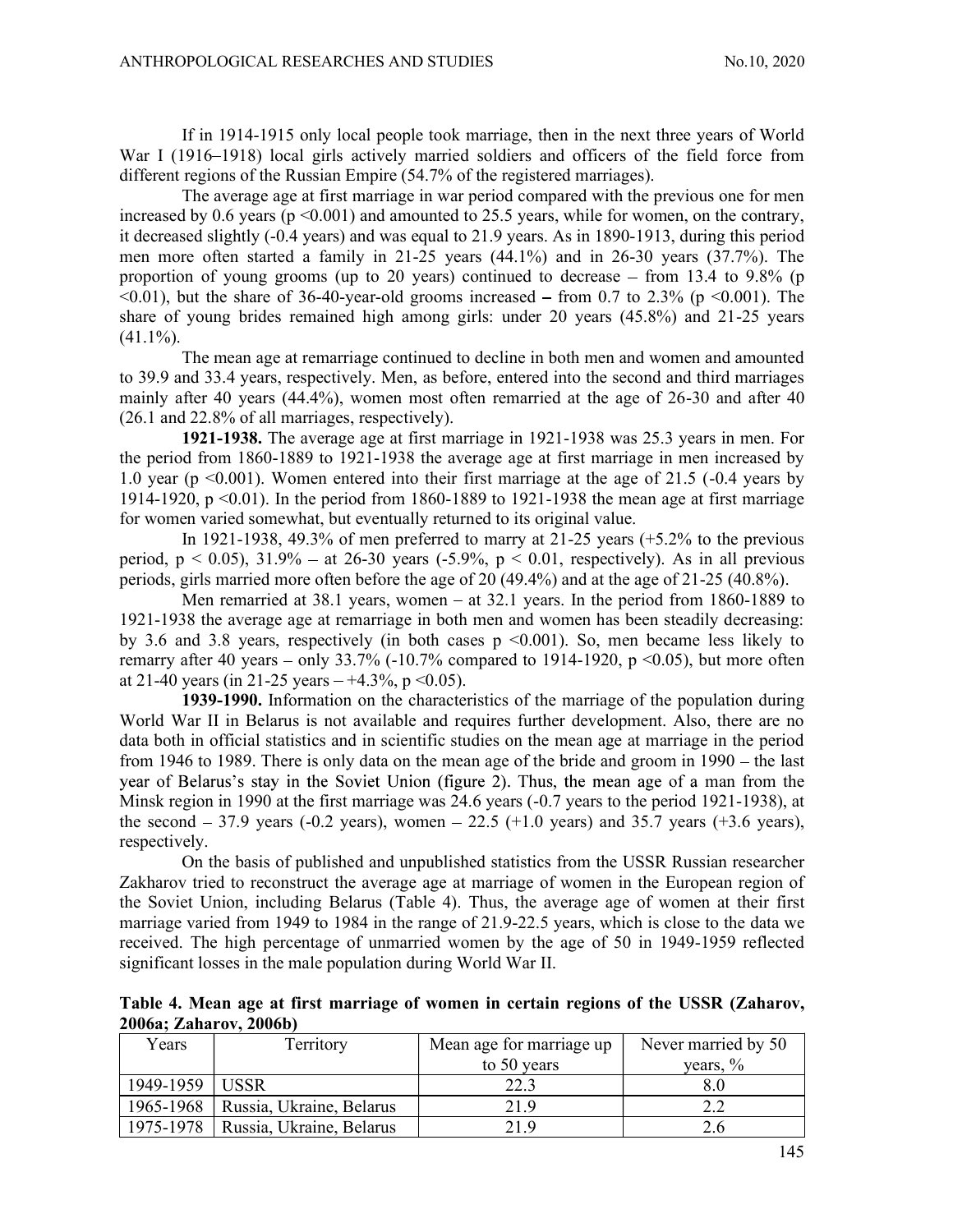| Years     | $\mathbf{r}$<br>erritory                      | Mean age for marriage up | Never married by 50          |
|-----------|-----------------------------------------------|--------------------------|------------------------------|
|           |                                               | to 50 years              | $\frac{v}{\alpha}$<br>vears, |
| 1980-1984 | T T1<br><b>Belarus</b><br>∪kraine,<br>Kussia, | $\sim$<br>22.J           | <u>.</u>                     |

In the statistical yearbook "Population of the USSR, 1988" was demonstrated within which age range the citizens of BSSR married in 1978 and 1988 (Population of the USSR, 1988, 1989). In this period both young men and women most frequently started families between the ages of 20-24: 53.6-61.1% of young men and 42.4-49.0% of women (Table 5). Furthermore, young women also often married before the age of 20 (24.1-26.2% of early marriages of the total). From 1978 to 1988 the proportion of earlier marriages declined for both young men and women. Accordingly, the percentage of marriages contracted at older ages increased. Unfortunately, the data on first marriages and remarriages were combined impeding the analysis.

Table 5. Marriages of Belarusians of the BSSR (first marriage and remarriages together) at different age intervals in 1978 and 1988 (Population of the USSR. 1988, 1989)

| Years     |       |       | Men   |       | Women  |               |       |       |  |  |  |  |  |
|-----------|-------|-------|-------|-------|--------|---------------|-------|-------|--|--|--|--|--|
|           |       | 1978  |       | 1988  | 1978   |               |       | 1988  |  |  |  |  |  |
|           | N     | $\%$  | N     | $\%$  | N      | $\frac{0}{0}$ | N     | $\%$  |  |  |  |  |  |
| >20       | 2795  | 3.7   | 2446  | 3.4   | 20511  | 26.2          | 17361 | 24.1  |  |  |  |  |  |
| $20 - 24$ | 46145 | 61.1  | 37884 | 53.6  | 38373  | 49.0          | 30587 | 42.4  |  |  |  |  |  |
| 25-29     | 14209 | 18.8  | 16020 | 22.7  | 8321   | 10.6          | 10902 | 15.1  |  |  |  |  |  |
| $30 - 34$ | 3315  | 4.4   | 5838  | 8.3   | 2481   | 3.1           | 5133  | 7.1   |  |  |  |  |  |
| 35-39     | 2018  | 2.7   | 2845  | 4.0   | 1703   | 2.2           | 2682  | 3.7   |  |  |  |  |  |
| >40       | 7020  | 9.3   | 5632  | 8.0   | 6979   | 8.9           | 5458  | 7.6   |  |  |  |  |  |
| age not   |       |       | 3     | 0.0   |        |               |       | 0.0   |  |  |  |  |  |
| specified |       |       |       |       |        |               |       |       |  |  |  |  |  |
| Total     | 75502 | 100.0 | 70668 | 100.0 | 783680 | 100.0         | 72124 | 100.0 |  |  |  |  |  |

1991-2018. In 1991, Belarus gained independence and since this time began to develop as the independent state. Since mid-1995, official statistics have recorded a significant change in the average age of first marriage registration for both men and women.

Throughout the 20th century, the mean age at first marriage varied between 24.3 and 25.5 for men and between 21.5 and 22.5 for women. The progressive increase in the age of first and second marriages began in 1995. From 1995 to 2017 the average age of first marriage in the Minsk region increased for men by 3.7 years: from 24.3 to 28.0 years, for women by 3.5 years: from 22.5 to 25.6 years. The average age at remarriage also increased accordingly  $-$  for men by 4.3 years: from 37.4 to 41.7 years, for women by 3.1 years: from 35.2 to 38.3 years (figure 2).

The first divorces were registered in the 1920s, and their number has increased greatly over time. So, for example, already in 1928 in the Slutsk region, there were 69 divorces for 441 marriages (State Archives of Minsk Region, 1928). The change in the dynamics of the crude marriage and divorce rates by the Minsk region after World War II was shown in figure 3.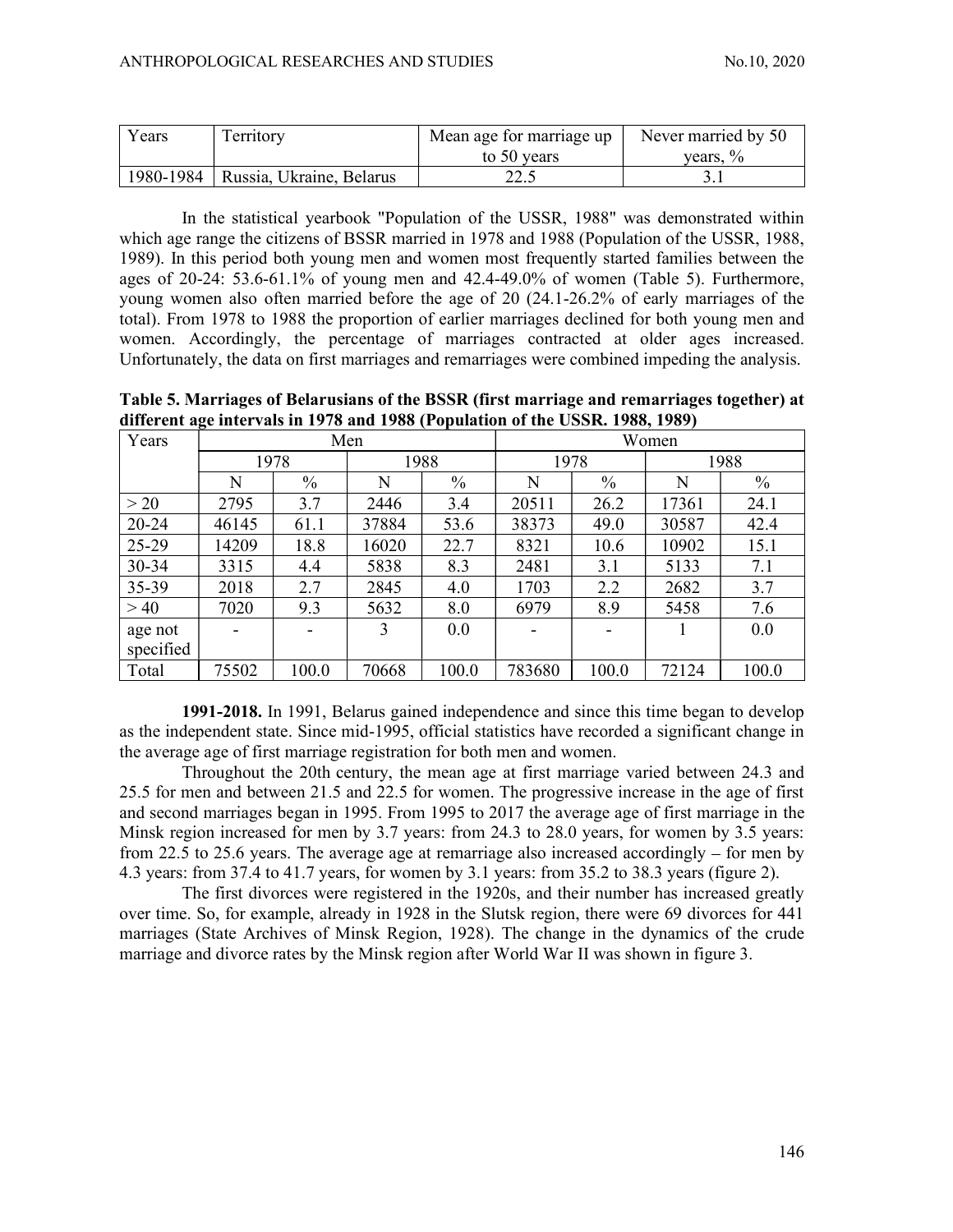



a  $a$ <br>Figure 3. Crude marriage and divorce rates by the Minsk region, Belarus from 1950 to 2018

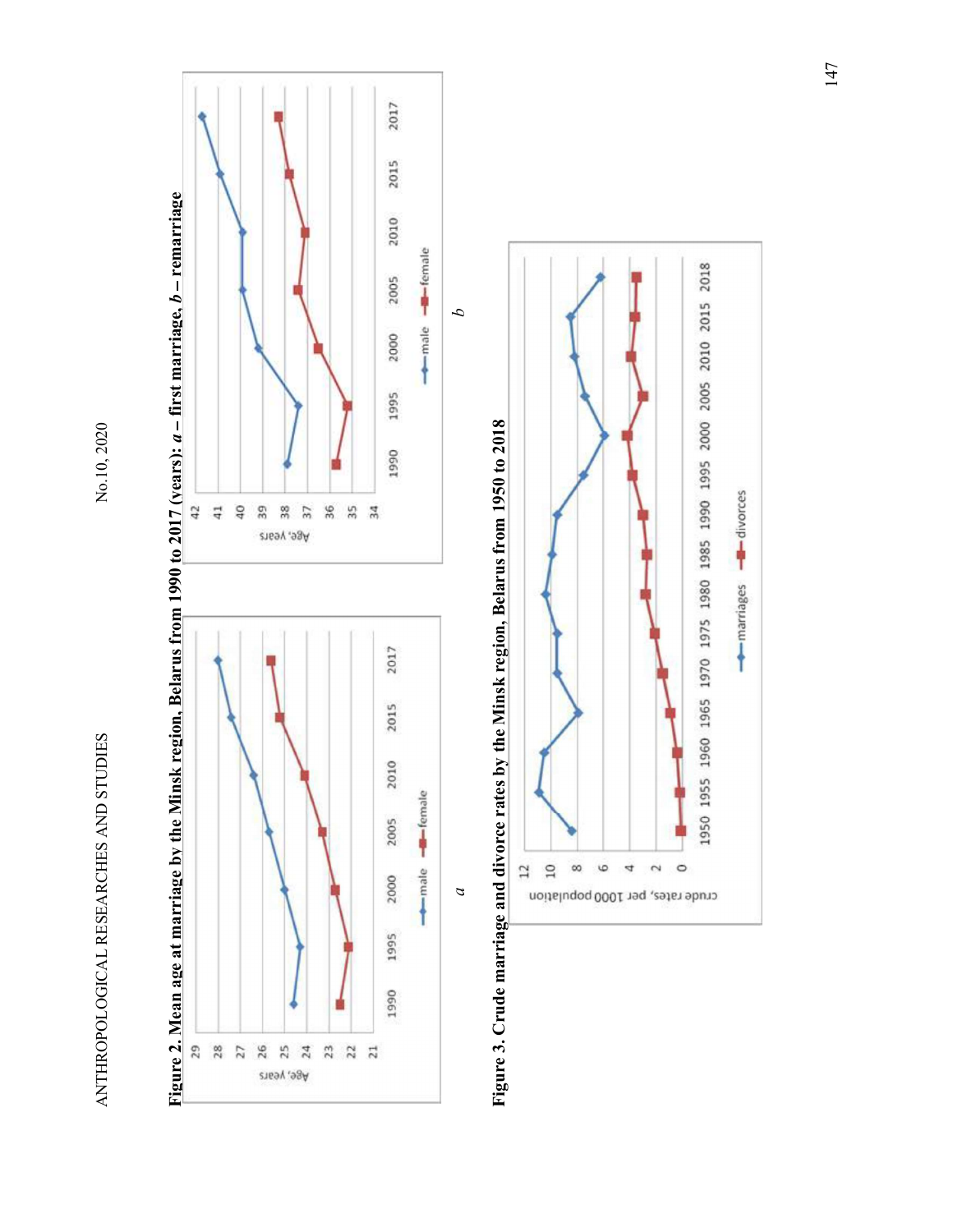ANTHROPOLOGICAL RESEARCHES AND STUDIES<br>
In 2018 in the Minsk region there were 5041 divorces for 8881 marriages (Minsk region<br>
in numbers, 2019). Divorce rates have been steadily increasing since 1950, reaching their<br>
maxi In 2018 in the Minsk region there were 5041 divorces for 8881 marriages (Minsk region in numbers, 2019). Divorce rates have been steadily increasing since 1950, reaching their maximum value in 2000 (4.2). Whereas previously the only possibility of remarriage was the death of a spouse, now in most cases remarriage is after divorce.

# **Discussions**

Metric books are the primary sources with a huge information base for researchers. The Belarusian researcher Nosevich (2004) on the example of one micro-region (now it is the Logoisk district of the Minsk region), using metric books, traced the peculiarities of marriage among the population from 1740 to 1858 (Nosevich, 2004). It was found that between 1780- 1793 and 1821-1851 the mean marriage age for men increased by 3.5 years: from 20.1 to 23.6 years, for women  $-$  by 3.0 years: from 19.8 to 22.8 years (data for 485 men and 501 women).

Then (based on an analysis of our data) over a long period of time  $-$  from 1860 to 1995  $-$  the average age at first marriage varied in a rather tight range: for men from 24.3 to 25.5 years, for women from 21.5 to 22.5 years. During this period significant socio-economic, political and other changes took place in what is now Belarus as a whole, and the Minsk region in particular. However these changes did not significantly affect the age at marriage.

As the region under consideration was primarily agricultural, the Manifesto on the abolition of serfdom in 1861 was an important event in life of the peasant population of the Russian Empire in the 19th century. Peasant reform did not lead to a simultaneous change in the situation of peasants, but created the conditions for the gradual cessation of serfdom in subsequent years.

In general, at the turn of the 19th and 20th centuries in terms of the average age at first marriage, European Russia, even taking into account the western and northern provinces with their later marriage, was much closer to the agrarian East European countries (Bulgaria, Romania, Serbia), or to the countries of Asia than to the countries of Western Europe and North America. Whereas in Western Europe and North America the mean marriage age for women ranged from 24 to 27 years and for men  $-$  from 27 to 29 years, in Russia it was at least 4 years lower for both sexes (Zaharov, 2006a).

The tradition of early marriages existed long in the Russian Empire. In Western Europe from the middle of the second millennium, a new, European marriage pattern began to spread (Hajnal, 1979). Two main distinguishing features of the European marriage pattern were the late age at first marriage and the high incidence of permanent celibacy. With the exception of the Baltic provinces and some other areas with a significant share of the Protestant and Catholic population, whose marriage pattern was close to the European one, traditional early and almost universal marriage dominated throughout the rest of the Russian Empire (Vishnevskiy and Tolc, 1988).

According to our data, although the average age at first marriage for both men and women was quite stable between 1860-1913, but in 1890-1913 compared to 1860–1889 a slight increase was observed (by 0.5-0.8 years), a decrease in the proportion of marriages at an early age and a certain increase in the percentage of marriages at later ages are also revealed. At the same time almost half of girls (46.3-50.6%) married under 20 years of age.

According to Vishnevskiy (1977), the traditions of early marriages were still very strong. Changes in the second half of the 19th – the early 20th centuries although have occurred, were not very pronounced and affected only those provinces where after the agrarian reform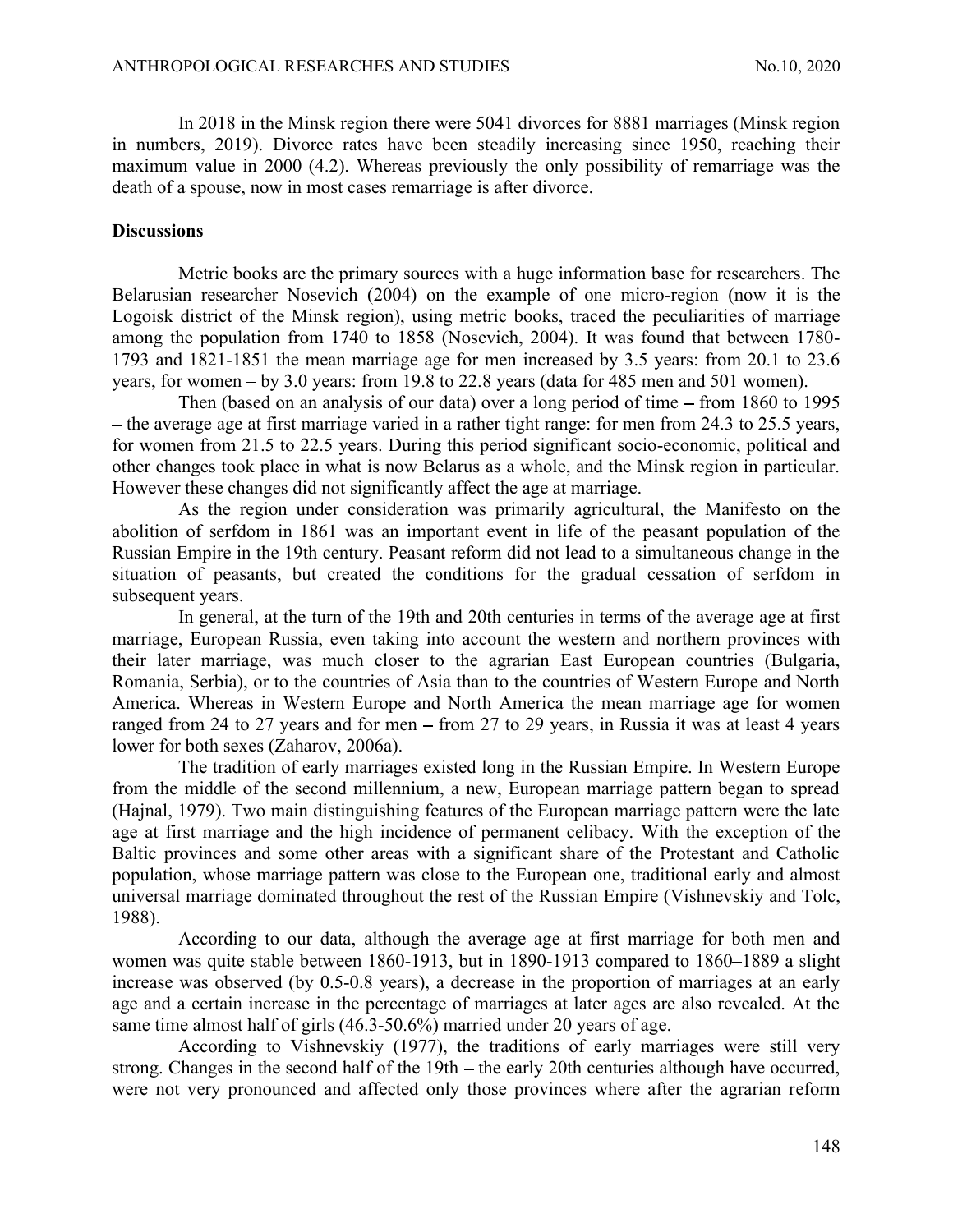ANTHROPOLOGICAL RESEARCHES AND STUDIES<br>
industry quickly developed and the peasantry's migratory mobility intensified. In our case, the<br>
proportion of early marriages in men decreased significantly: from 22.2 to 13.5%.<br>
Th proportion of early marriages in men decreased significantly: from 22.2 to 13.5%.

The World War I and World War II, the Russian Revolution were important events in the 20th century. Since 1921, the territory of the Minsk region was divided between two states the USSR and the Second Polish Republic. Two world wars influenced the marriage behavior of the population: due to the significant loss of the male population during the wars, many women at a young age became widows, i.e. the average age of remarriage decreased especially strongly among women (32.1 years in 1921-1938). Also, after the war, the proportion of never-married women under 50 increased (8.0% after World War II).

The process of urbanization was a significant socio-economic process in Belarus in the 20th century. Urbanization took place most actively during the second half of the century. The share of urban population in the republic increased more than 3 times due to migrations of the rural population: from 21.0 in 1950 to 66.1% in 1990 respectively.

The social norm, determining the age of the first marriage as  $21-22$  years for women and 24 25 years for men, has been maintained throughout the life of a number of generations, despite the gigantic political and socio-economic changes that have occurred in Belarusian society during this time.

Recent trends in the transformation of the age model of marriage do not look an exception against the background of other countries. In Western countries the first signs of an increase in the age at marriage were found in the second half of the 1970s, and in the 1980s this trend became prevailing in almost all European and non-European developed countries, with the exception of the countries of Central and Eastern Europe (Zaharov, 2006a; Zaharov, 2006b). In Belarus and the Minsk region, these trends began to appear only after 1995, at the beginning of the 21st century. New aspects in the reproductive behavior of the population, which European demographers associate with ideas about the second demographic transition, became especially noticeable in Belarus in the 1990s.

In 2017, the average age at first marriage for women in the Minsk region, Belarus was 25.6, for men 28.0 years. However, in comparison with other countries, the mean age at first marriage was relatively low. In European countries, for example, the mean age at first marriage varied between 24.8 (Turkey) and 33.8 years (Sweden) for women, 29.6 (Poland) and 36.6 years (Sweden) for men (Eurostat).

In addition to increasing the mean age at marriage, the number of divorces, the number of consensual unions in Belarus as a whole was growing. As the 2009 census showed, 5.1% of men and 4.2% of women out of the total number were in cohabiting relationships. For 10 intercensus years (1999-2009) this indicator has grown almost one and a half times, from 3.5% to 5.1% in men and from 3% to 4.2% in women. The vast majority of men and women in Belarus have married. Permanent celibacy rates in the republic were relatively low. According to the 2009 census, only 5.9% of men aged 50 years and 3.9% of women were never married. Comparison of the proportion of never-married men and women in the Republic of Belarus aged 45-49 years with the corresponding data for other countries indicated that in Belarus this indicator remained at a relatively low level, although it had rather high growth rates (Shakhotska, 2015).

#### Conclusions

The population in the central part of Belarus in the second half of the 19th century and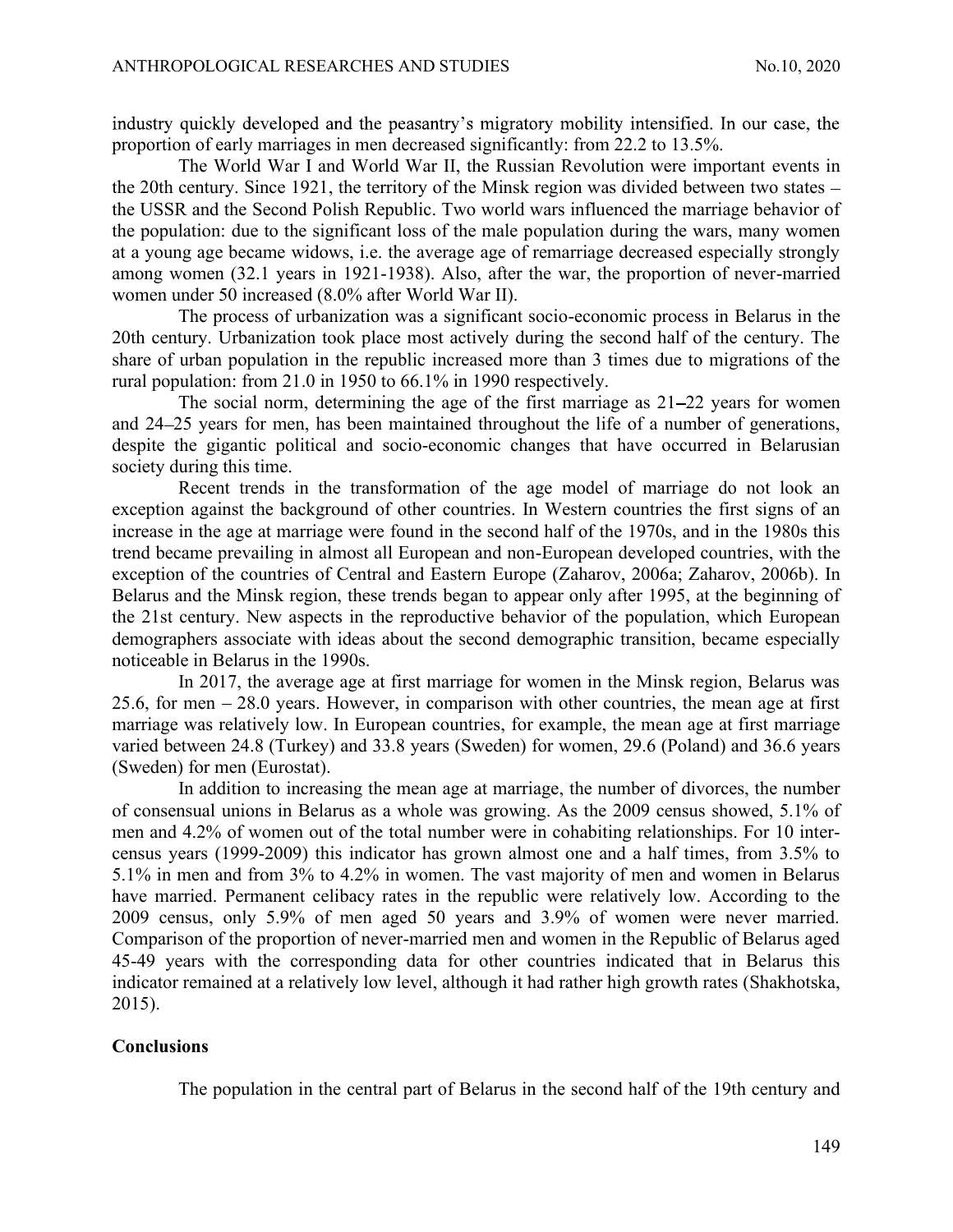ANTHROPOLOGICAL RESEARCHES AND STUDIES<br>
ho.10, 2020<br>
throughout the 20th century was characterized by the traditional pattern of nuptiality, with early<br>
marriage and low permanent celibacy levels. Until the 1910s, the vast throughout the 20th century was characterized by the traditional pattern of nuptiality, with early marriage and low permanent celibacy levels. Until the 1910s, the vast majority of remarriages followed the death of a spouse. The number of divorces started growing in the 1920s, and thus in the early 21st century, more than half of the registered marriages eventually broke up. Due to socio-economic, political, and cultural changes in the country, the traditional marriage pattern was substituted by a European one at the turn of the 21st century (late age at first marriage, high permanent celibacy rates, and high percentage of consensual unions).

# Acknowledgements

A summary of this paper was presented at International Conference: Individual, family, society - contemporary challenges, 3rd edition, 9 to 10 October 2019, Bucharest, Romania, and published in the journal Studii și Cercetări de Antropologie, No. 6/2019.

# References

- 1. Bechasnov, P., 1893. Statistical data on divorces and invalid marriages for 1867-1886. St. Petersburg: P.P. Soykin's printing house. [In Russian]
- 2. Hajnal, J., 1979. European marriage pattern in retrospect. Marriage, births, family for three centuries. Moscow: Statistics. [In Russian]
- 3. Kalacheva, I.I., 2008. Family in modern Belarusian society: realities and prospects of development. Minsk: RIVSH. [In Russian].
- 4. Nosevich, V.L., 2004. Traditional Belarusian village in the European perspective. Minsk: Technology. [In Russian]
- 5. Shakhotska, L.P., 2015. Marriage trends of the population of the Republic of Belarus. Demoscope Weekly, 649–650. Available at: <http://www.demoscope.ru/weekly/2015/0649/analit01.php> [Accessed 17 July 2019]. [In Russian].
- 6. Smolyaninov, M.M., 2017. Belarus in World War I, 1914-1918. Moscow: Foundation "Historical Memory". [In Russian]
- 7. Solovey, A.P. and Shuhno, E.V., 2018. Condition of the matrimonial sphere in modern Belarusian society. In: Historical, ethnographic and demographic aspects of family research: results, problems, prospects. Minsk: Belarusian Science, pp. 121-125. [In Russian]
- 8. Sosnovskaya, N., 2015. Transformation of family values in modern society. Science and innovation, 9 (151), pp. 14-19. [In Russian]
- 9. Vishnevskiy, A.G., 1977. Early stages of formation of new type of birth rates in Russia. In: A. G. Vishnevskiy. ed. Marriage, rates of births and deaths in Russia and the USSR. Moscow: Statistics. [In Russian]
- 10. Vishnevskiy, A.G. and Tolc, M.S., 1988. The evolution of marriage and birth rate in the Soviet period. In: L. L. Rybakovskiy ed. The population of the USSR for 70 years. Moscow: Science. [In Russian]
- 11. Volkava, V.V., 2018. Demographic changes in the occupied territory of Belarus during World War I. Belarusian historical journal, 1, pp. 30-43. [In Belarusian]
- 12. Zaharov, S.V., 2006a. Marriage in Russia: history and modernity. Demoscope weekly, 16-29 October, 261–262. Available at: